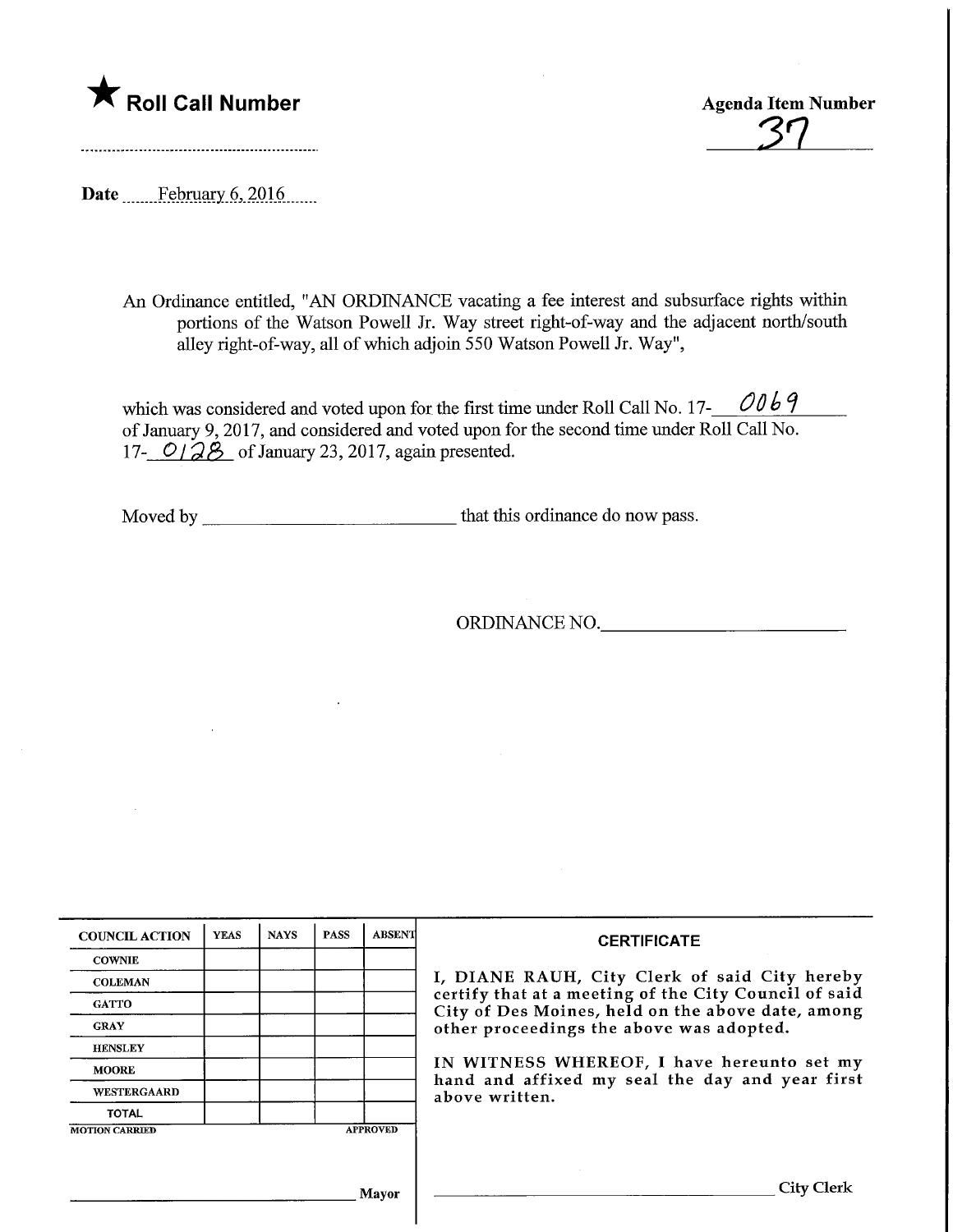$\frac{110009}{547}$ 

Prepared by: Lisa A. Wieland. Assistant City Attorney. 400 Robert D. Ray Drive. Des Moines. Iowa 50309 (515) 283-4124 Return to: City Clerk's Office, 400 Robert D. Ray Drive, Des Moines, Iowa 50309

## ORDINANCE NO.

AN ORDINANCE vacating a fee interest and subsurface rights within portions of the Watson Powell Jr. Way street right-of-way and the adjacent north/south alley right-of-way, all of which adjoin 550 Watson Powell Jr. Way.

WHEREAS, all prior requirements of law pertaining to the vacation of said public right-of-way have been fully observed; and

WHEREAS, it is desirable that said public right-of-way herein described be vacated;

NOW, THEREFORE, BE IT ORDAINED by the City Council of the City of Des Moines, Iowa:

Sec. 1. That a fee interest and subsurface rights within portions of the Watson Powell Jr. Way street right-of-way and the adjacent north/south alley right-of-way, all of which adjoin 550 Watson Powell Jr. Way, more specifically described as follows, be and are hereby vacated:

## FEE INTEREST:

THAT PART OF RIGHT OF WAY OF WATSON POWELL JR WAY LYING IN A PART OF LOT 2, C.H. ATKIN'S SUBDIVISION OF LOT 13 OF THE OFFICIAL PLAT OF BLOCK 'I' IN GRIMMEL'S ADDITION, AN OFFICIAL PLAT AND THAT PART OF THE ALLEY LYING EAST OF SAID LOT 2, NOW INCLUDED IN AND FORMING A PART OF THE CITY OF DES MOINES, POLK COUNTY, IOWA AND MORE PARTICULARLY DESCRIBED AS FOLLOWS:

BEGINNING AT THE NORTHWEST CORNER OF LOT 3, SAID C.H. ATKIN'S SUBDWISION OF LOT 13 OP THE OFFICIAL PLAT OF BLOCK 'I' IN GRIMMEL'S ADDITION; THENCE NORTH 28°31'35" EAST, 10.25 FEET; THENCE SOUTH 89°26'20" EAST, 80.12 FEET; THENCE SOUTH 06°14'07" EAST, 9.12 FEET TO THE NORTH LINE OF LOT 6, ALHAMBRA NO. 2, AN OFFICIAL PLAT; THENCE NORTH 89°26'20" WEST ALONG SAID NORTH LINE, 2.95 FEET TO THE NORTHWEST CORNER OF SAID LOT 6; THENCE NORTH 89°26'20" WEST, 9.06 FEET TO THE NORTHEAST CORNER OF SAID LOT 3; THENCE NORTH 89°26'20" WEST ALONG THE NORTH LINE OF